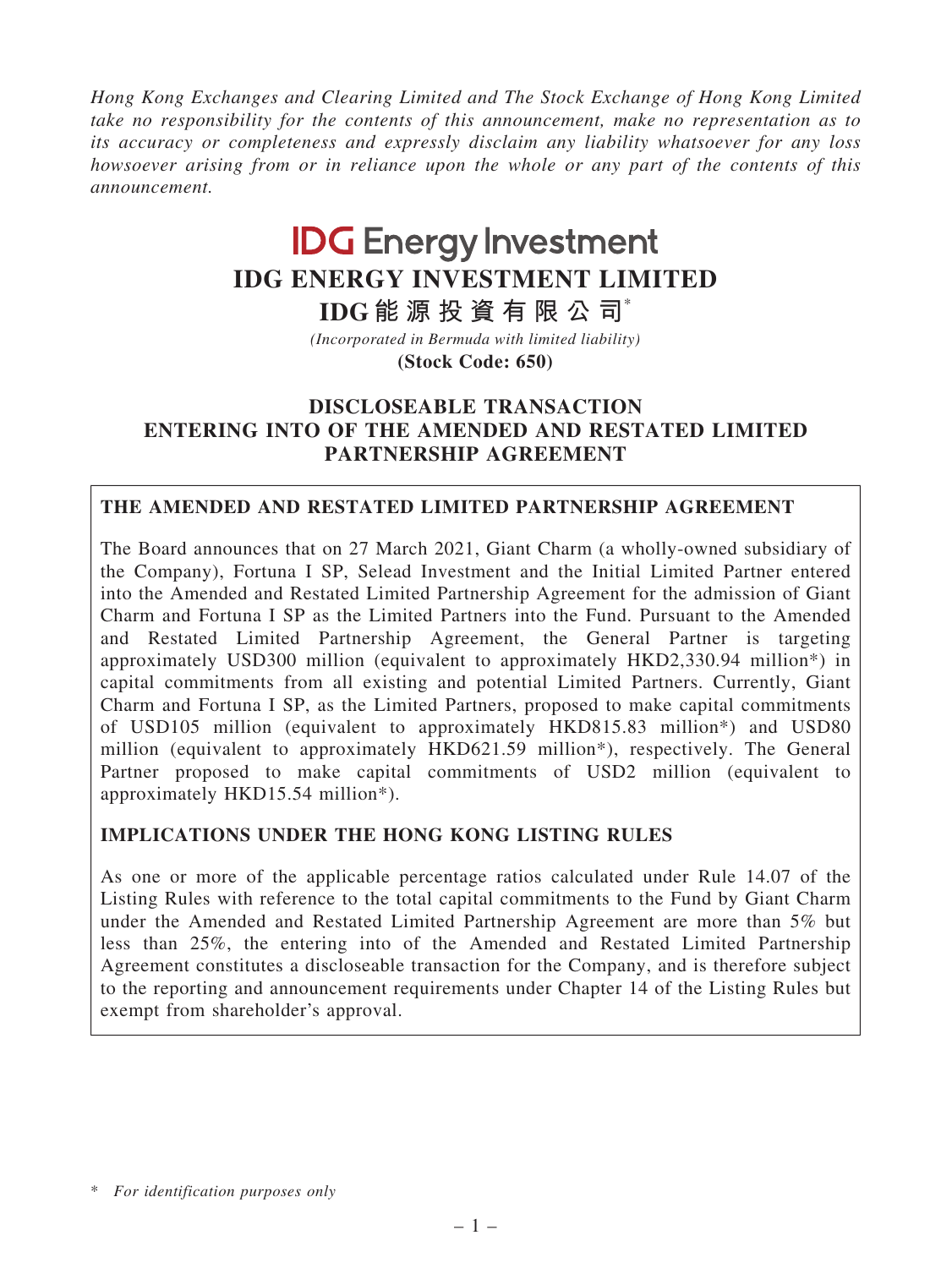# INTRODUCTION

The Board announces that on 27 March 2021, Giant Charm (a wholly-owned subsidiary of the Company), Fortuna I SP, Selead Investment and the Initial Limited Partner entered into the Amended and Restated Limited Partnership Agreement for the admission of Giant Charm and Fortuna I SP as the Limited Partners into the Fund. Pursuant to the Amended and Restated Limited Partnership Agreement, the General Partner is targeting approximately USD300 million (equivalent to approximately HKD2,330.94 million\*) in capital commitments from all existing and potential Limited Partners. Currently, Giant Charm and Fortuna I SP, as the Limited Partners, proposed to make capital commitments of USD105 million (equivalent to approximately HKD815.83 million\*) and USD80 million (equivalent to approximately HKD621.59 million\*), respectively. The General Partner proposed to make capital commitments of USD2 million (equivalent to approximately HKD15.54 million\*).

# AMENDED AND RESTATED LIMITED PARTNERSHIP AGREEMENT

The principal terms of the Amended and Restated Limited Partnership Agreement are set out below:

#### Date

27 March 2021

#### Name of the Fund

Soview International Fund LP

#### Parties

Selead Investment (as a general partner), Giant Charm (as a limited partner), Fortuna I SP (as a limited partner), and the Initial Limited Partner

#### Purpose of the Fund and Investment Target

The purpose of the Fund is to identify, analyze, invest in, manage, otherwise deal with and realize investments directly or indirectly in equity and equity-linked securities of privatelyheld companies, with a primary focus on advanced manufacturing companies, businesses, ventures, including but not limited to those engaging in the research, development and application of new, innovative or other state-of-the-art technologies, know-hows, processes, techniques, tools, materials for the development and/or fabrication of oil and gas exploration or production equipment, new energy facilities, semiconductor devices and products. The investment objective of the Fund is to seek to generate long-term capital appreciation through such investments.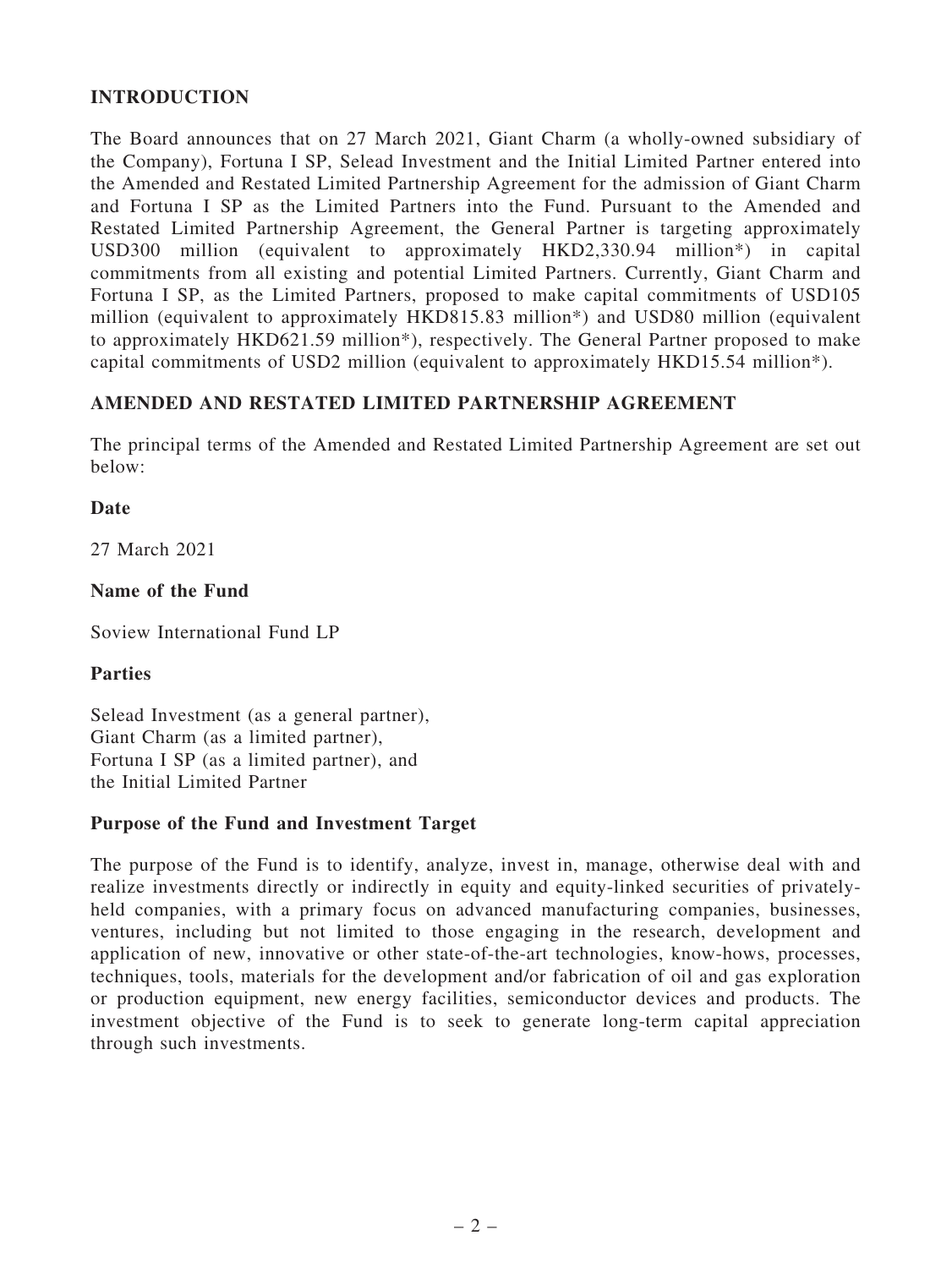As at the date of this announcement, so far as the Company is aware, the Fund is in the course of assessing a couple of potential investment targets within the aforesaid investment scope, and no underlying agreement has been entered into. The Company will make appropriate disclosure about the investment portfolio of the Fund when and as necessary in accordance with the applicable requirements under the Listing Rules.

### Term of the Fund

The term of the Fund commenced on the date when the General Partner caused the Fund to be registered with competent authorities and continue until the 5th anniversary of the Initial Closing Date (or such earlier date as determined by the General Partner in its discretion). The General Partner may extend the term of the Fund for a 2-years' period with the consent of the Limited Partners holding a Majority of the Fund Interests.

#### Capital Commitment

The General Partner is targeting approximately USD300 million (equivalent to approximately HKD2,330.94 million) in capital commitments from all existing and potential Limited Partners. Currently, the capital commitments of each existing Partner under the Amended and Restated Limited Partnership Agreement are set out as follows:

| <b>Partners</b>   | Capital Commitment $(USD)$ Percentage <sup>Note</sup>                     |          |
|-------------------|---------------------------------------------------------------------------|----------|
| Selead Investment | 2 million (equivalent to approximately HKD15.54 million*)                 | $1.07\%$ |
| Giant Charm       | 105 million (equivalent to approximately HKD815.83 million <sup>*</sup> ) | 56.15%   |
| Fortuna I SP      | 80 million (equivalent to approximately HKD621.59 million*)               | 42.78%   |
| <b>Total</b>      | 187 million (equivalent to approximately HKD1,452.96 million*)            | $100\%$  |

*Note:* The percentages are calculated with reference to the total capital commitments of the existing Partners as at the date of this announcement. The actual percentage interest of the Company in the Fund, through its ownership in Giant Charm, shall depend on the actual capital contributions made by the Partners to the Fund.

General Partner may admit, before the Final Closing Date, additional Limited Partners or accept additional capital commitments from existing Limited Partners. As at the date of this announcement, so far as the Company is aware, the General Partner has not identified any potential Limited Partner that may be admitted into the Fund.

The General Partner shall, on behalf of the Fund, has the right to call for capital contributions from the Limited Partners within the respectively agreed capital commitments. If a Limited Partner fails to satisfy a capital call, the General Partner can at its discretion pursue different remedies as allowed under the Amended and Restated Limited Partnership Agreement, including but not limited to regarding such Limited Partner not having been admitted to the Fund or granting such Limited Partner a grace period to satisfy the capital call.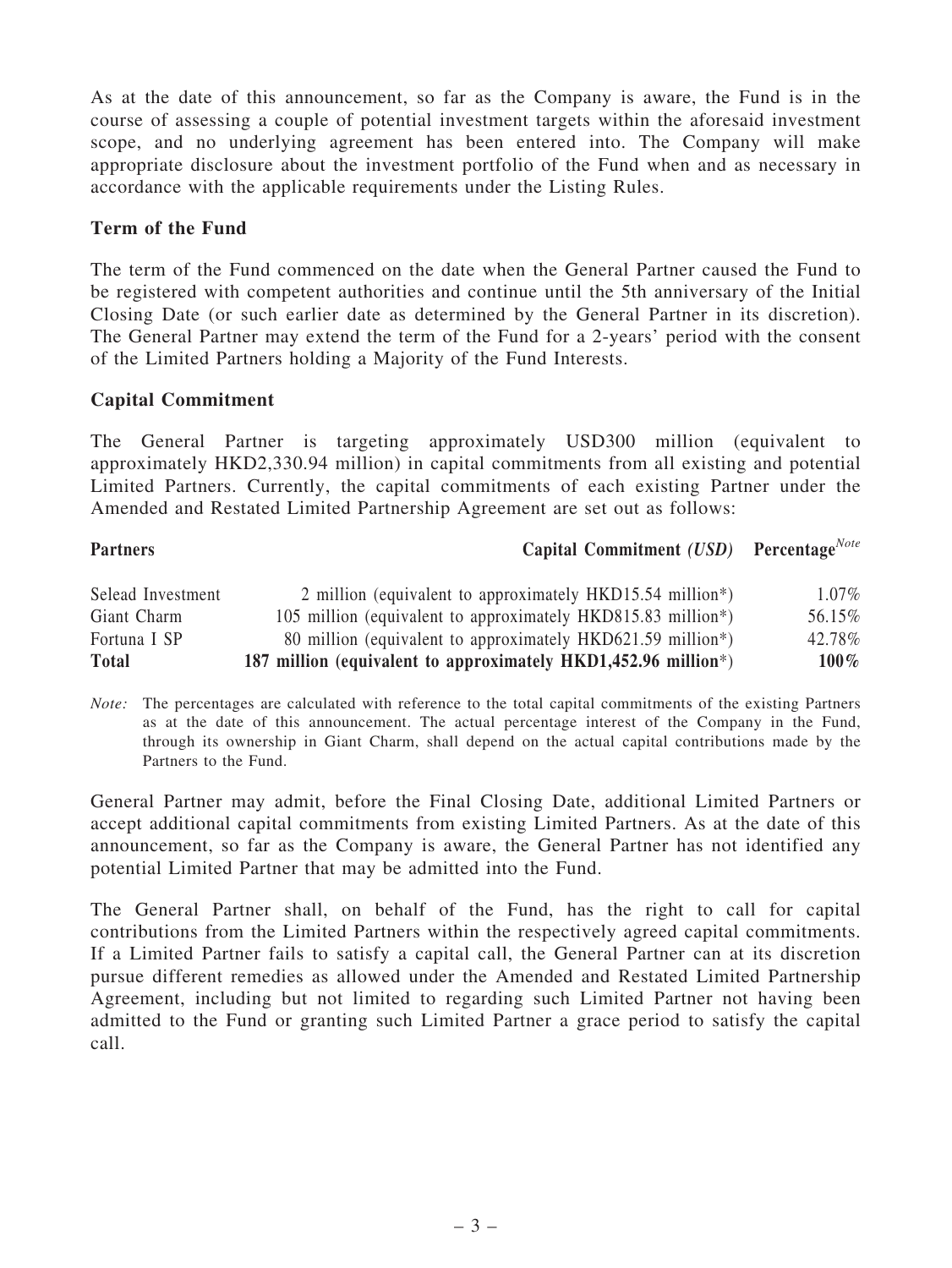The Initial Limited Partner shall automatically withdraw as a limited partner and shall accordingly cease to be a limited partner of the Fund upon one or more additional persons becoming Limited Partners. After such withdrawal, the Initial Limited Partner shall have no further interest or obligation of any kind as a limited partner.

Giant Charm intends to fund any capital contribution under the Amended and Restated Limited Partnership Agreement by its internal resources. The expected total capital commitments of the Fund and the capital commitments of each Partner are determined after arm's length negotiations between the General Partner and the Limited Partners with reference to, among other factors, the estimated potential market opportunities/prospects, anticipated capital requirements of the Fund, and the investment intention of each Limited Partner.

#### Management of the Fund

The management and operation of the Fund and the formulation of its investment policy shall be vested exclusively in the General Partner, provided that the General Partner shall provide each Limited Partner sufficient advance notice, in any event no later than 10 business days before taking any actions or incurring any liabilities, describing the subject matter to be determined. Further, the General Partner shall obtain the consent of the Limited Partners holding a Majority Fund Interests on matters including but not limited to delegating the power of the General Partner to any person or entity for the transaction of the Fund's business*,* and designating one or more successors to the General Partner*.*

The day-to-day administration of the Fund's operations (including without limitation, performing the management and administrative services necessary for the operation of the Fund, opening, maintaining and closing accounts with banks and brokers, and retaining third parties for necessary services relating to the operation of the Fund) shall be conducted by the General Partner or its designated affiliates. The General Partner is authorized and empowered to carry out and implement any and all of the purposes and objectives of the Fund, including but not limited to receive, buy, sell, exchange, trade and otherwise deal in and with securities and other property of the Fund, incur indebtedness on behalf of the Fund, provide security over the Fund's assets (including assigning or granting the right to call for capital contributions) and guarantee the indebtedness of any portfolio investment, subject to the limitations set forth in the Amended and Restated Limited Partnership Agreement.

The Limited Partners shall take no part in the conduct, control or management of the business or affairs of the Fund, nor shall they have any authority to act for or on behalf of the Fund except as specifically permitted in the Amended and Restated Limited Partnership Agreement, subject to that each Limited Partner shall have the right to vote or provide its opinion on the affairs of the Fund in accordance with the Amended and Restated Limited Partnership Agreement, including, without limitation, to consent to or veto any matters in relation to the Fund that requires the consent of the Limited Partners.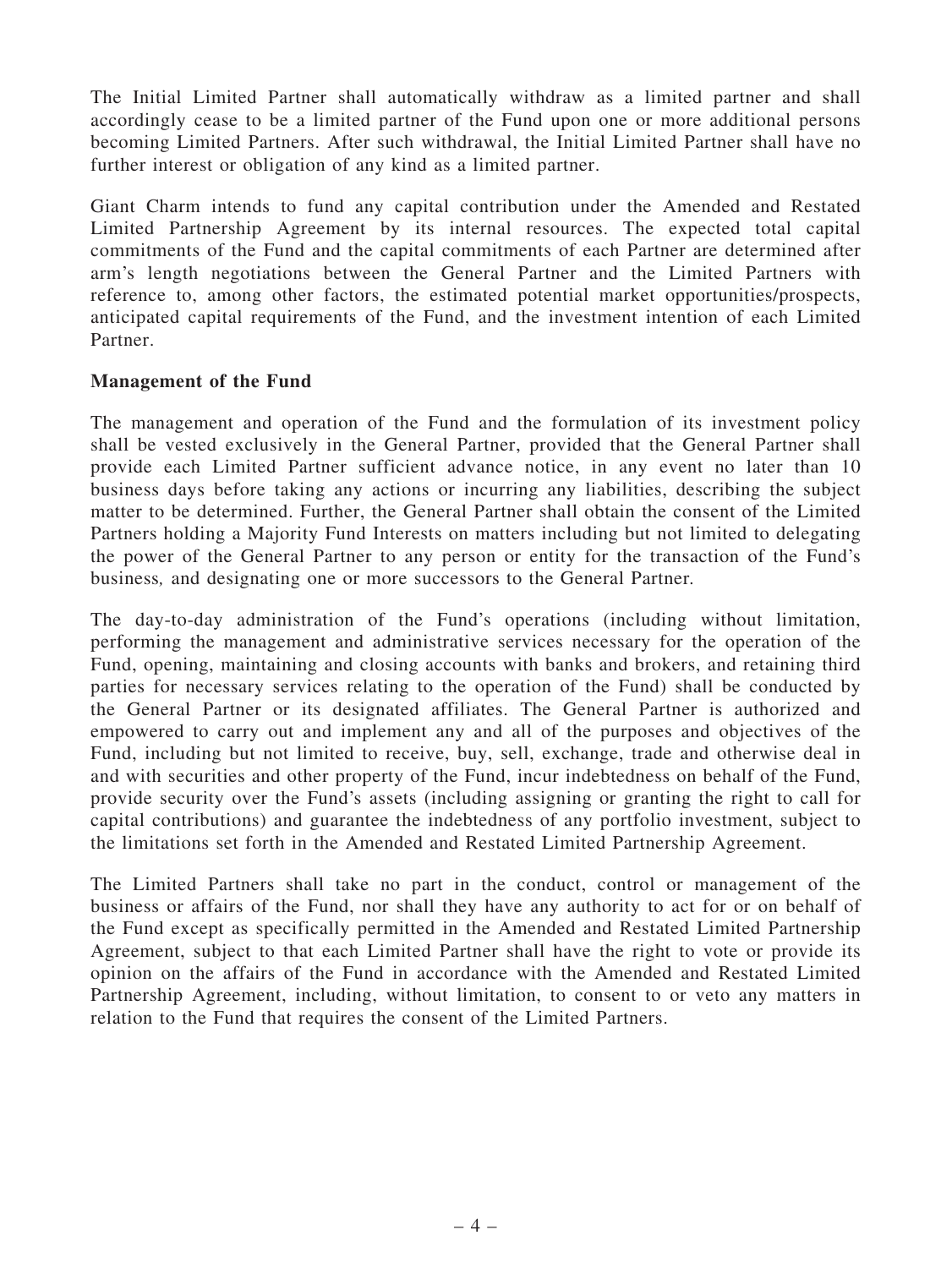#### Management Fee

In consideration for the services rendered to the Fund, the management fee payable by the Fund to the General Partner with respect to each Limited Partner shall be: (i) 2% per annum of such Limited Partner's capital commitment to the Fund during the investment period as stipulated in the Amended and Restated Limited Partnership Agreement; and (ii) 2% per annum of such Limited Partner's aggregate capital contributions attributable to the investment cost with respect to the relevant investment projects that have not been disposed of or permanently written-down.

#### Withdrawal and Removal of the General Partner

Unless approved by the Limited Partners holding a Majority of the Fund Interests or otherwise provided by applicable laws, the General Partner shall not, in such capacity, retire or withdraw voluntarily from the Fund or transfer all or any portion of its interest as a General Partner to a third party other than its affiliates, and no assignee or transferee of all or any portion of such interest of a General Partner shall have any right to become a General Partner without the prior consent of the Limited Partners holding a Majority of the Partnership Interests.

Limited Partners on a collective and unanimous basis may remove the General Partner as one general partner of the Fund after the occurrence of any of the following events: the General Partner has been found by final, non-appealable judgment or award by a competent court of law or tribunal to have committed an act which constitutes (i) a material breach of the Amended and Restated Limited Partnership Agreement and such breach is continuing (and not cured within 90 days) or is not able to be cured, (ii) gross negligence (which shall have the meaning given to such terms under laws of the State of Delaware, U.S.), or (iii) fraud.

#### Transfer of Fund Interest

With the consent of the General Partner, a Limited Partner may transfer all or a portion of its interest in the Fund. The General Partner shall not unreasonably withhold its consent with respect to any sale, transfer or assignment by a Limited Partner of its interest to an affiliate of such Limited Partner. The General Partner shall have the right of first refusal to purchase such interest, provided that terms and conditions offered by the General Partner are not substantively less favourable than those on which the transferring Limited Partner proposes to transfer the interest of the Fund to a third party.

#### Profit Distribution

Subject to the terms of the Amended and Restated Limited Partnership Agreement, distributable investment proceeds and other income of the Fund in excess of accrued and unpaid expenses of the Fund and relevant appropriate reserves as reasonably determined by the General Partner will be distributed at such time as determined by the General Partner in its sole discretion.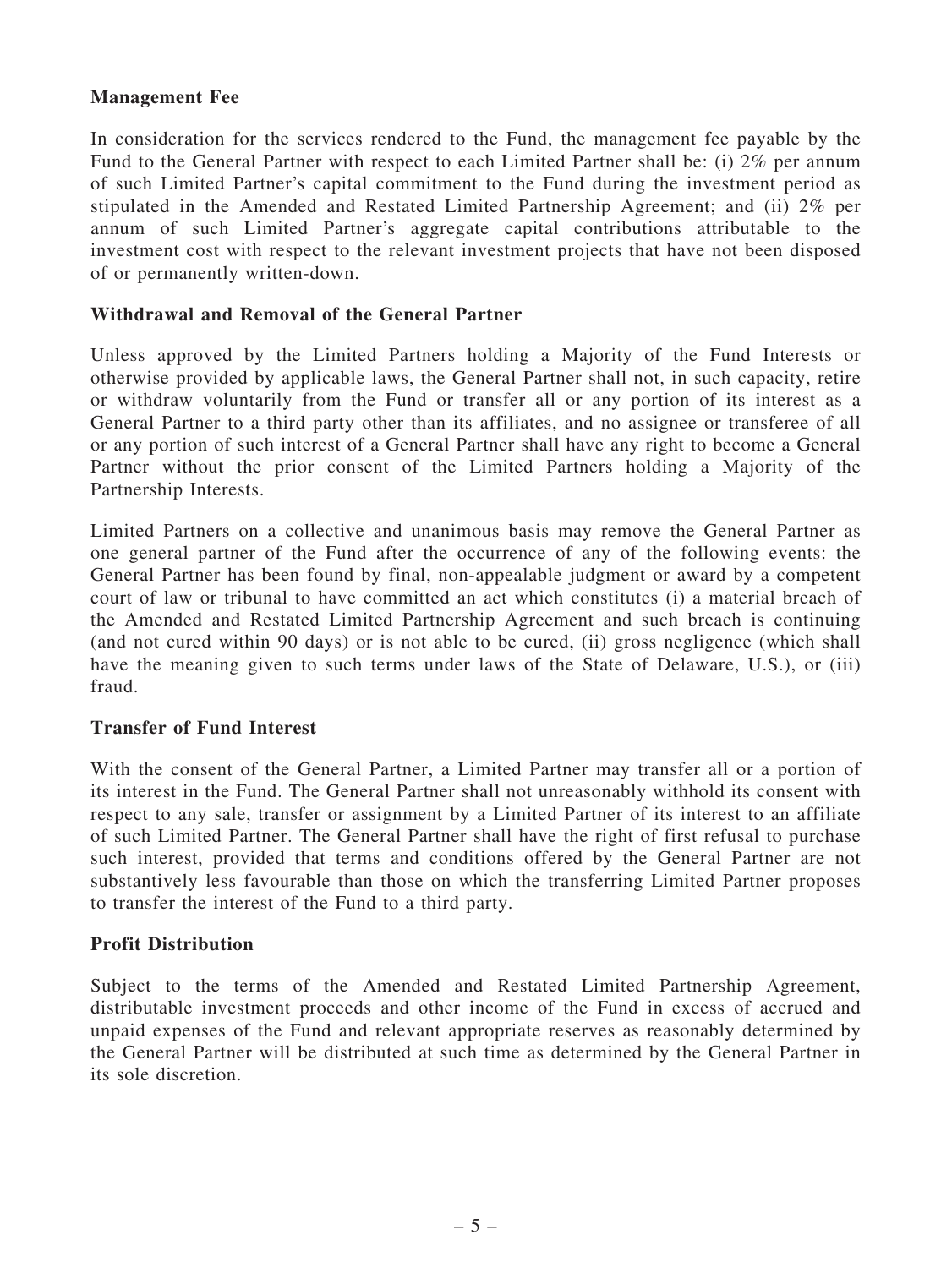Subject to the terms of the Amended and Restated Limited Partnership Agreement, all distribution of distributable investment proceeds shall be preliminarily apportioned among all the Partners participating in the relevant portfolio investment in proportion to their respective sharing percentages as of the date of such distribution on a deal-by-deal basis. The amount so apportioned to the General Partner shall be distributed to them. Except as otherwise agreed to by the General Partner, the amount so apportioned to each of the remaining Limited Partners shall be distributed as follows:

- (1) Firstly, 100% to such Limited Partner until the cumulative amount distributed to such Limited Partner is equal to the capital contribution paid by such Limited Partner;
- (2) Secondly,  $100\%$  to such Limited Partner until a compound annual rate of return of  $15\%$ per annum on the amount as described in paragraph (1) is achieved, calculated from the date immediately following the payment due date of the applicable capital contributions through the date on which such Limited Partner has received the respective amount of distribution:
- (3) Thirdly, 100% to the General Partner until the cumulative amount distributed to the General Partner under this paragraph (3) is equal to 20% of the sum of (i) the distribution amount under this paragraph (3); and (ii) the distribution amount under paragraph (2) above; and
- (4) Lastly, 20% and 80% of any remaining balance to the General Partner and such Limited Partner, respectively.

Unless otherwise provided in the Amended and Restated Limited Partnership Agreement, distributable proceeds derived from other income shall generally be distributed among the Partners ratably in proportion to their respective interests in the assets generating such income, subject to equitable adjustment by the General Partner with the consent of the Limited Partners holding a Majority of the Fund Interests.

# Loss Sharing

Subject to the Amended and Restated Limited Partnership Agreement, net losses suffered by the Fund shall be allocated among all Partners in proportion to their respective Capital Percentages.

# **Dissolution**

The Fund shall be wound up upon occurrence of any of the following events:

- (1) The appointment of a liquidator, making of a winding up order or withdrawal, bankruptcy or dissolution of the General Partner, unless within 90 days of the Limited Partners' notification of such event all of the Limited Partners elect to continue the Fund and appoint one or more successor of the General Partner;
- (2) The expiration of the investment period as defined in the Amended and Restated Limited Partnership Agreement and the sale or other disposition of all or substantially all the assets of the Fund and the collection of all proceeds therefrom;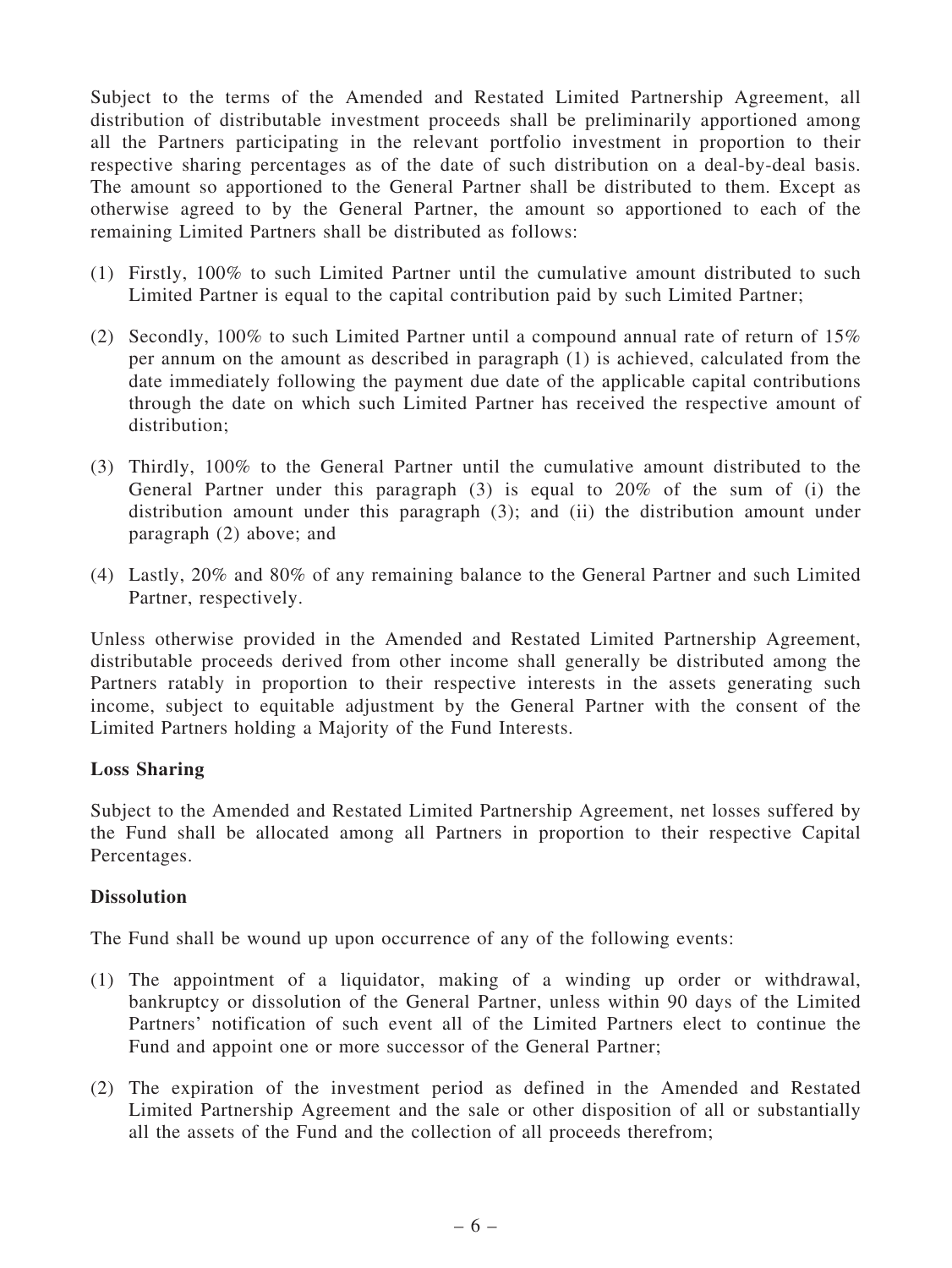- (3) The later of (i) the expiration of the term of the Fund or (ii) the expiration of the term of the alternative investment vehicle as stipulated in the Amended and Restated Limited Partnership Agreement; and
- (4) The date of the occurrence of any event that would result in the winding up of the Fund pursuant to the laws and regulations of its place of registration.

#### REASONS FOR AND BENEFITS OF ENTERING INTO THE AMENDED AND RESTATED LIMITED PARTNERSHIP AGREEMENT

The Company owns different investments, currently comprising a portfolio of assets in the energy sector and the mobility service sector around the globe. The Company has evaluated and considered that the application of advanced manufacturing will be a major global development trend. In the latest five-year development plan of the PRC, the development of frontier technologies has become a national policy priority. The advanced manufacturing sector features a wide range of applications across different industries. As further described in the section headed ''Information on the Company and the Parties'' below, Mr. Dong, the sole shareholder of Selead Investment (i.e. the General Partner), has rich experience and credentials in the advanced manufacturing sector. Through the investment in the Fund, and with the additional funding from other Limited Partner(s), the Company shall be able to leverage on the knowledge and connections of the General Partner to identify and manage promising investment opportunities, while maintaining rights to evaluate and opportunity to co-invest each investment projects of the Fund in accordance with the terms and conditions of the Amended and Restated Limited Partnership Agreement.

As Giant Charm does not have power over the Fund, it will not consolidate the Fund into its financial statements.

The Directors are of the view that the Company's participation in the Fund is in the interests of the Company and the Shareholders as a whole and the terms of the Amended and Restated Limited Partnership Agreement are on normal commercial terms and are fair and reasonable.

# INFORMATION ON THE COMPANY AND THE PARTIES

The Company is an investment holding company incorporated in Bermuda with limited liability, principally engaged in the investment and management of different assets and businesses, currently including global energy assets and the mobility services business. The principal activities of its invested portfolio companies (including those which are subsidiaries) consist of mobility services platform, upstream oil and gas business, LNG liquefaction and exporting, LNG importing, processing and sales, and LNG logistics services, energy investment fund management as well as investment in energy-related and other industries and businesses.

Giant Charm is an exempted company incorporated under the laws of the British Virgin Islands, which is a wholly-owned subsidiary of the Company. Its principal business is equity investment.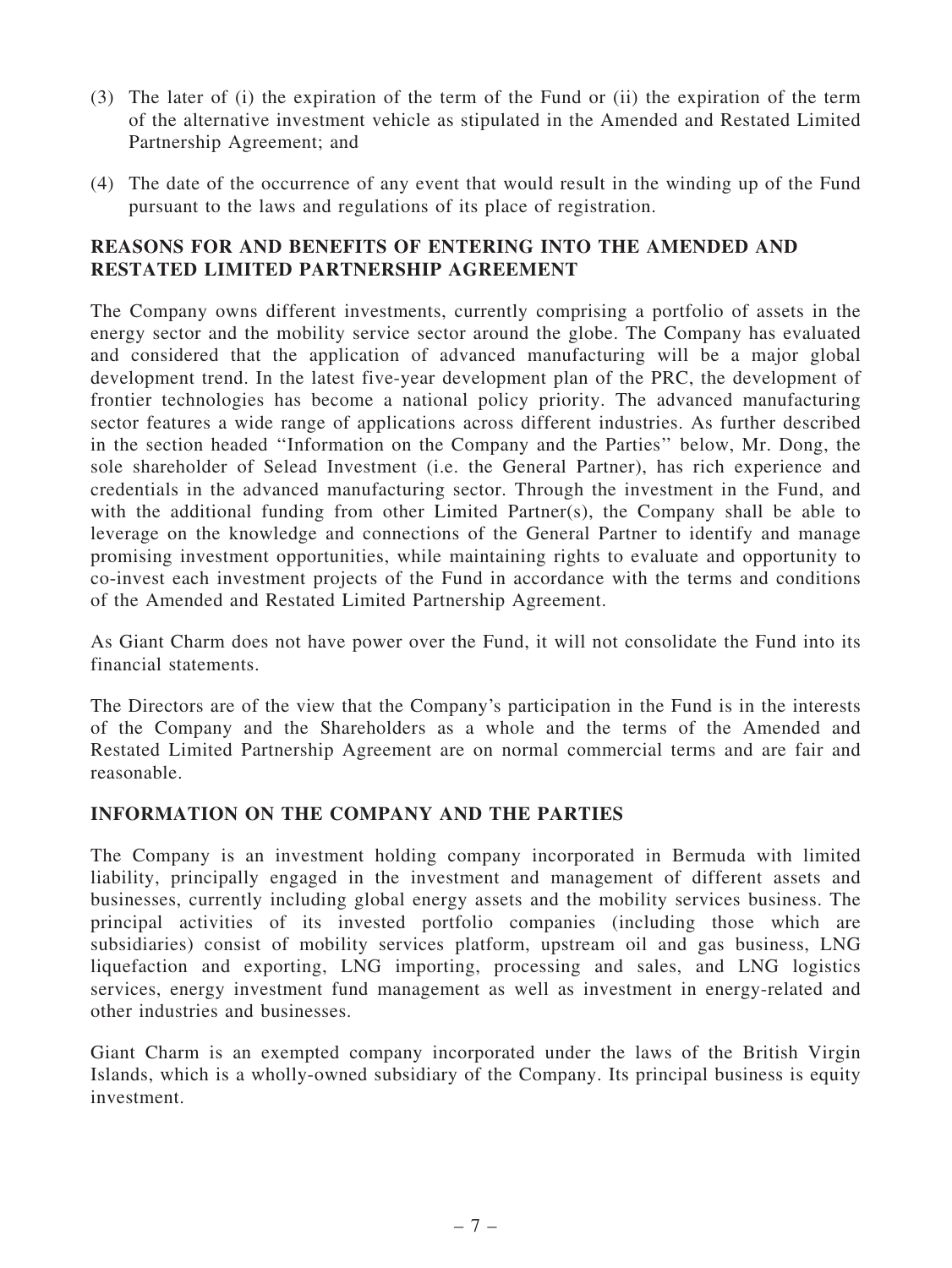The Fund is an exempted limited partnership in the Cayman Islands, which was established by the General Partner and the Initial Limited Partner on 26 March 2021. As at the date of this announcement, other than the capital contributions to be made by the Partners under the Amended and Restated Limited Partnership Agreement, the Fund has no assets or liabilities.

Selead Investment is an exempted company with limited liability incorporated under the laws of the Cayman Islands. It mainly engages in equity investment. It is 100% owned by Mr. Dong.

Mr. Dong is a well-known investor in the advanced manufacturing industry. He has over 15 years of experience in equity investment and over 22 years of experience in automobile, semi-conductor and other advanced manufacturing industries. He is a founding partner of Volcanics Venture, a venture capital fund in the PRC focusing on early-stage investments in high and new technology and healthcare industry. He was the general manager of United Automotive Electronic Systems Co. Ltd. (聯合汽車電子有限公司), a company principally engaged in the research and development, manufacturing and sale of motor management systems, power-electronic systems, chairman and CEO of Shanghai Grace Semiconductor Manufacturing Corporation (上海宏力半導體製造有限公司), a company engaged in the production of silicon chips and other related semi-conductor products, deputy general manager of Shanghai Lianhe Investment Co., Ltd. (上海聯和投資有限公司), a company engaged in the investment management of assets and businesses in the high and new technology sector, including but not limited to new materials and new energy, and chairman of Shanghai NewMargin Ventures Capital Co., Ltd. (上海聯創創業投資有限公司), a company engaged in the venture capital investment and management of assets and businesses, with a focus on high-tech enterprises with the rapid growth potential in the PRC.

Fortuna I SP is a segregated portfolio of Fortuna Growth Fund SPC, a segregated portfolio company incorporated under the laws of the Cayman Islands. Fortuna Growth Fund SPC is directly 100% owned by Fortuna Capital, its manager, which in turn is 100% owned by Mr. Chen Liqiang (陳利強先生), a sophisticated and experienced businessman. Both Fortuna I SP and Fortuna Growth Fund SPC are engaged in equity investment and management.

To the best of the Directors' knowledge, information and belief after making all reasonable enquiries, Selead Investment, Mr. Dong, Fortuna I SP, Fortuna Growth Fund SPC, Fortuna Capital and Mr. Chen Liqiang are independent third parties of the Company and connected persons thereof.

# IMPLICATIONS UNDER THE HONG KONG LISTING RULES

As one or more of the applicable percentage ratios calculated under Rule 14.07 of the Listing Rules with reference to the total capital commitment to the Fund by Giant Charm under the Amended and Restated Limited Partnership Agreement are more than 5% but less than 25%, the entering into of the Amended and Restated Limited Partnership Agreement constitutes a discloseable transaction for the Company, and is therefore subject to the reporting and announcement requirements under Chapter 14 of the Listing Rules but exempt from shareholder's approval.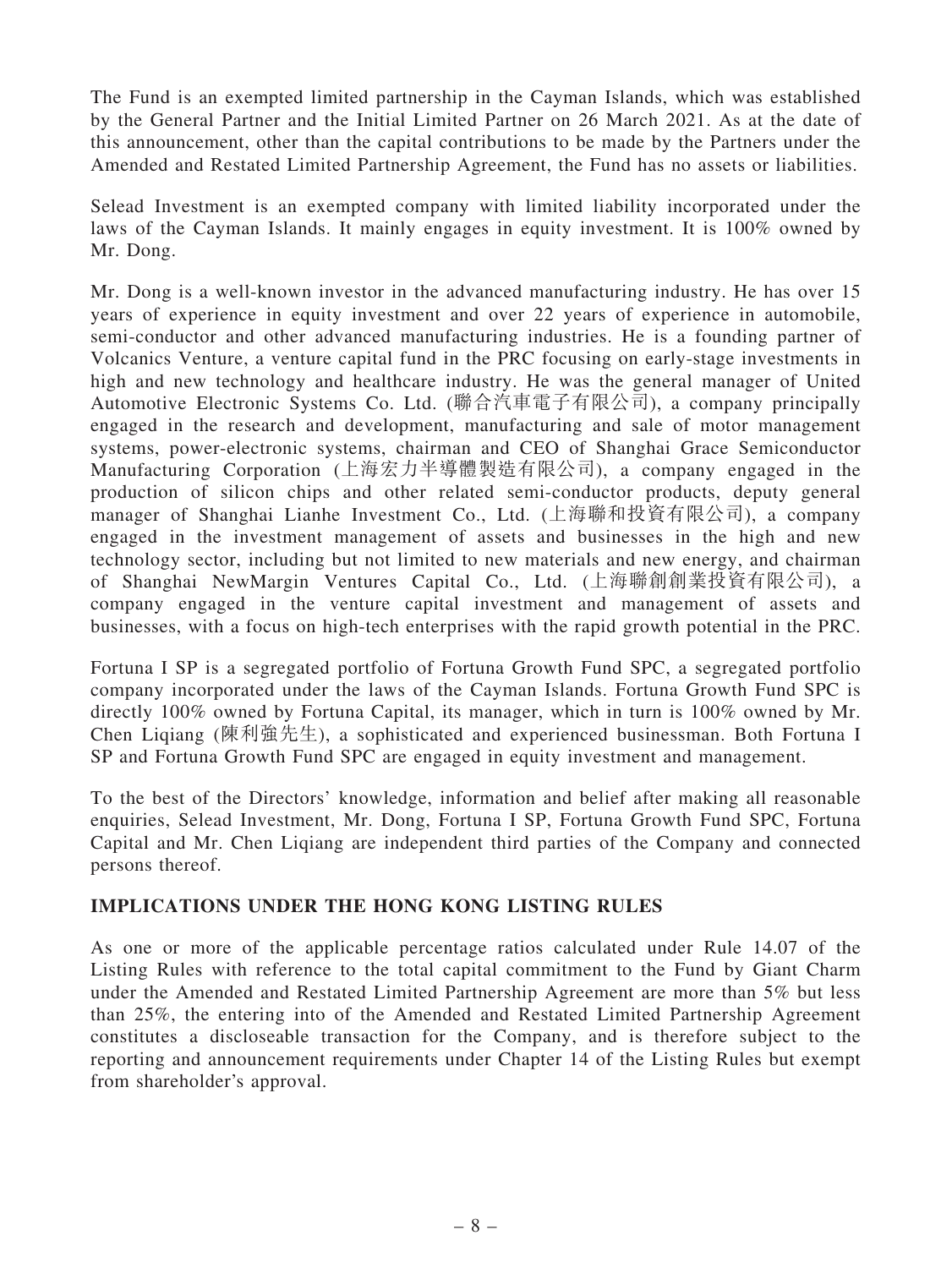# DEFINITIONS

| "Amended and Restated<br>Limited Partnership<br>Agreement" | the amended and restated limited partnership agreement<br>entered into among Selead Investment, Giant Charm, the<br>Initial Limited Partner and Fortuna I SP on 27 March 2021                                                                                                                                                       |
|------------------------------------------------------------|-------------------------------------------------------------------------------------------------------------------------------------------------------------------------------------------------------------------------------------------------------------------------------------------------------------------------------------|
| "Board"                                                    | the board of directors of the Company                                                                                                                                                                                                                                                                                               |
| "Capital Percentage"                                       | that particular percentage as may be adjusted under the<br>Amended and Restated Limited Partnership Agreement, and<br>obtained separately for each Partner equal to the total<br>amount of money contributed by such Partner divided by the<br>aggregate amount of money contributed by all Partners                                |
| "Company"                                                  | IDG Energy Investment Limited, a company incorporated in<br>Bermuda with limited liability whose shares are listed on<br>the Main Board of the Stock Exchange (Stock code: 650)                                                                                                                                                     |
| "connected person(s)"                                      | has the same meaning ascribed thereto under the Listing<br>Rules                                                                                                                                                                                                                                                                    |
| "Director(s)"                                              | the director(s) of the Company                                                                                                                                                                                                                                                                                                      |
| "Final Closing Date"                                       | the last date of the additional closing or closings held not<br>later than 12 months (which may be extended by the<br>General Partner with the consent of the Limited Partners<br>holding a Majority of the Fund Interests for up to an<br>additional 6-month period) from the Initial Closing Date                                 |
| "Fund"                                                     | Soview International Fund LP, or such other name as<br>designated by Selead Investment in accordance with the<br>Exempted Limited Partnership Act (2018 Revision) of the<br>Cayman Islands (as amended from time to time), being the<br>investment fund established under the Amended and<br>Restated Limited Partnership Agreement |
| "General Partner" or "Selead<br>Investment"                | Selead Investment Management Limited, being the general<br>partner of the Fund under the Amended and Restated<br>Limited Partnership Agreement                                                                                                                                                                                      |
| "Giant Charm"                                              | Investments Limited, a wholly-owned<br>Giant<br>Charm<br>subsidiary of the Company, being one of the limited<br>partners of the Fund under the Amended and Restated<br>Limited Partnership Agreement                                                                                                                                |
| "HKD"                                                      | Hong Kong dollars, the lawful currency of Hong Kong                                                                                                                                                                                                                                                                                 |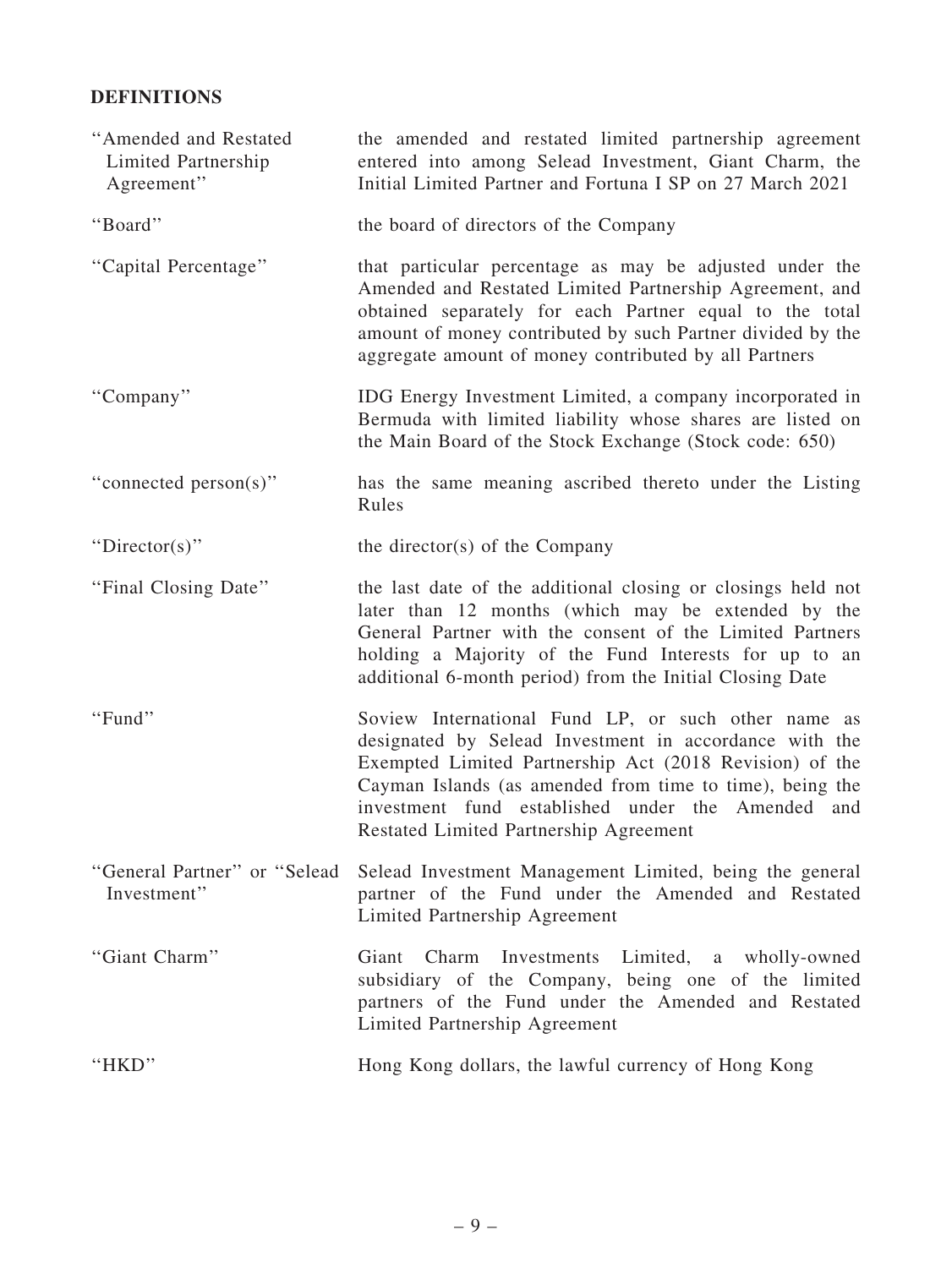| "Hong Kong"                         | Hong Kong Special Administrative Region of the People's<br>Republic of China                                                                                                                                                                                                                                                                                                                                                                                                                                                                                                                                                  |
|-------------------------------------|-------------------------------------------------------------------------------------------------------------------------------------------------------------------------------------------------------------------------------------------------------------------------------------------------------------------------------------------------------------------------------------------------------------------------------------------------------------------------------------------------------------------------------------------------------------------------------------------------------------------------------|
| "Initial Closing Date"              | the payment due date of the Fund or such other date as the<br>General Partner may determine in its sole discretion                                                                                                                                                                                                                                                                                                                                                                                                                                                                                                            |
| "Initial Limited Partner"           | the initial limited partner of the Fund under the Amended<br>and Restated Limited Partnership Agreement (i.e. Mr. Dong)                                                                                                                                                                                                                                                                                                                                                                                                                                                                                                       |
| "Limited Partner(s)"                | limited partner(s) of the Fund under the Amended and<br>Restated Limited Partnership Agreement                                                                                                                                                                                                                                                                                                                                                                                                                                                                                                                                |
| "Limited Partnership"<br>Interests" | a limited partnership interest in the Fund represented by a<br>capital commitment to the Fund by a Limited Partner, as<br>such, together with the obligations of such Limited Partner<br>to comply with all the terms and provisions of the Amended<br>and Restated Limited Partnership Agreement and of the<br>Exempted Limited Partnership Act (2018 Revision) of the<br>Cayman Islands (as amended from time to time) and<br>including the right of such Limited Partner to any and all<br>benefits to which a Limited Partner may be entitled as<br>provided in the Amended and Restated Limited Partnership<br>Agreement |
| "Listing Rules"                     | the Rules Governing the Listing of Securities on The Stock<br>Exchange of Hong Kong Limited                                                                                                                                                                                                                                                                                                                                                                                                                                                                                                                                   |
| "Majority of the Fund<br>Interests" | more than 85% of Limited Partnership Interests (determined<br>on the basis of the Limited Partners' respective Voting<br>Percentages)                                                                                                                                                                                                                                                                                                                                                                                                                                                                                         |
| "Mr. Dong"                          | Mr. Dong Yeshun (董葉順先生)                                                                                                                                                                                                                                                                                                                                                                                                                                                                                                                                                                                                       |
| "Partner(s)"                        | partner(s) of the Fund                                                                                                                                                                                                                                                                                                                                                                                                                                                                                                                                                                                                        |
| "PRC"                               | the People's Republic of China, for the purpose of this<br>announcement, excluding Hong Kong, the Macau Special<br>Administrative Region and Taiwan                                                                                                                                                                                                                                                                                                                                                                                                                                                                           |
| "Stock Exchange"                    | The Stock Exchange of Hong Kong Limited                                                                                                                                                                                                                                                                                                                                                                                                                                                                                                                                                                                       |
| "USD"                               | the lawful currency of the United States                                                                                                                                                                                                                                                                                                                                                                                                                                                                                                                                                                                      |